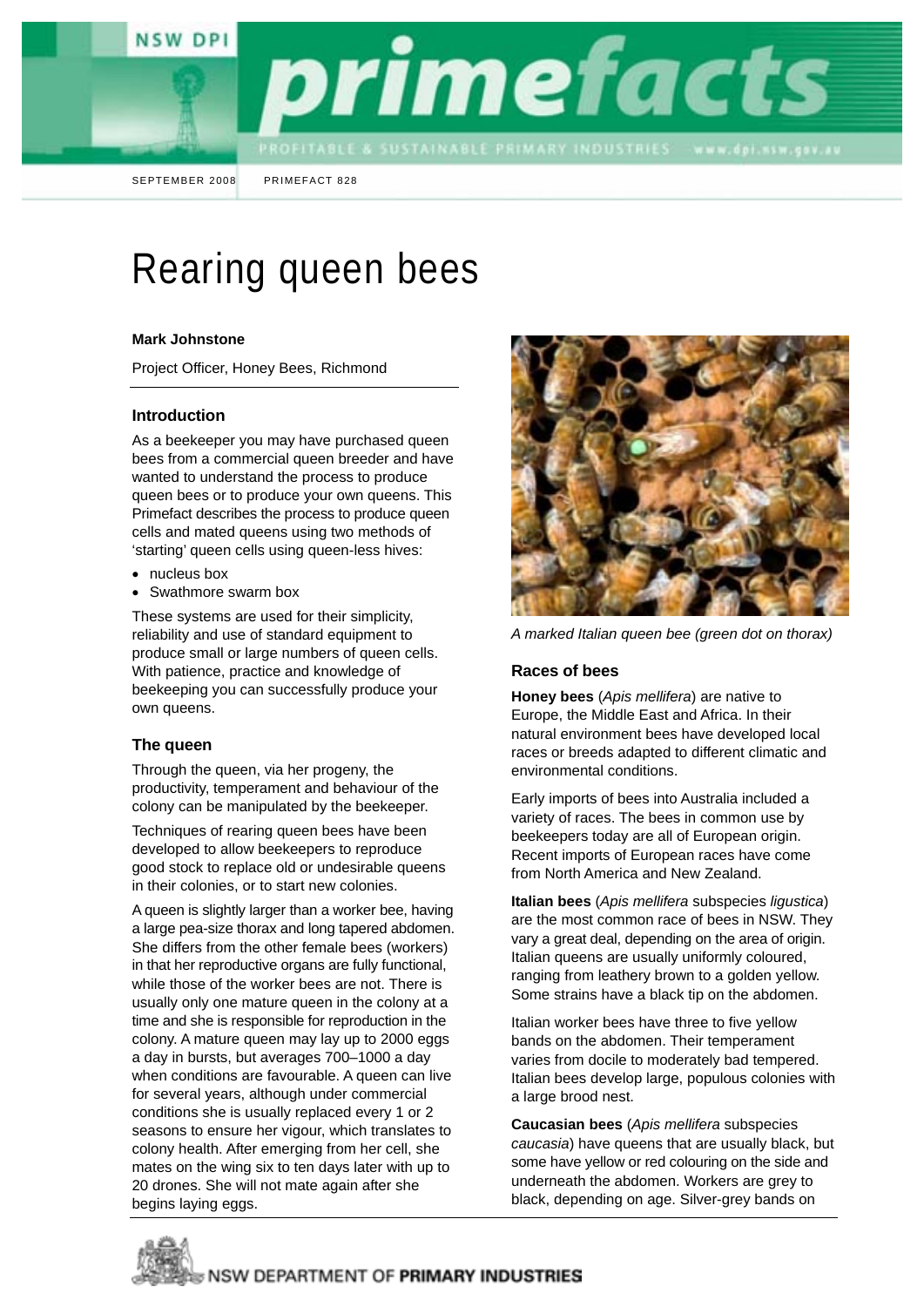young workers are bands of dense hairs which wear off with age, revealing the dark colour beneath.

Caucasians are docile bees that form strong colonies. They winter as small colonies, breeding very rapidly in early spring. They are alleged to drift and rob more than Italians, they use more of the gummy bee glue called propolis, and they work better in cooler conditions. Their whiter wax on new combs is favoured for comb honey production.

**Carniolan bees** (*Apis mellifera* subspecies *carnica*) are similar in colour and temperament to Caucasians. Queens are generally brown with yellow bands on some segments. Workers are grey, turning black with age. They are the most docile of the three races, with early imported strains having a strong swarming tendency. Carniolans winter as small colonies, breeding fast in early spring to form large colonies in summer.

**Hybrids** are a combination of races of honey bees. Most hives have some degree of crossing between races (hybrids).

# **Natural queen replacement**

A colony of bees in the wild, or in an undisturbed domestic hive, will raise queen bees for three reasons: to replace a lost queen, to replace the queen when swarming, and to replace or supersede a failing queen.

When raising queens, beekeepers will manipulate a colony to duplicate one of these three natural circumstances.

Emergency cells are prepared by bees when the normal laying queen is accidentally killed or lost. Workers will select a few very young worker larvae which they convert into queen cells by tearing down neighbouring cells and building an extension to form a vertical cell. The selected larvae are fed extra supplies of rich food called 'royal jelly' and raised as queens. Emergency cells may be anywhere in the brood nest, although a central position on the comb is common. They are often in groups of two to three cells.

Swarm cells are raised by a colony intending to swarm. The bees prepare special queen cell cups in which the queen lays eggs. Virgin queens emerge about two days after the swarm (half the colony, including the old queen) have departed. Young larvae in swarm cells are very well fed with royal jelly and queen bees produced from swarm cells are usually larger than queens produced from emergency cells. A colony will prepare 15 to 25 swarm cells, usually around the edges of the brood combs, often overhanging the bottom bar of the frames.



*Natural emergency cells raised by queenless hive* 

**Supersedure cells** result in well fed, large sized queen bees and are prepared to replace an old or failing queen in a colony. As with swarm cells, the bees prepare queen cell cups in which the queen lays eggs, and the young larvae are well fed on royal jelly. Normally a colony will produce only a small number of supersedure cells at one time. Once the supersedure queen has mated and starts to lay she can co-exist with her mother in the same hive for a short period of time.

# **Artificial queen rearing**

To rear queen bees artificially you must be able to develop in the bees a need to create a new queen. using one of the **th**r**ee reasons** mentioned earlier. Swarm and supersedure impulse are preferred, because they produce high quality queens.

#### **Conditions for rearing queens**

Successful queen rearing demands suitable conditions. Attempting to rear queens at the wrong time of year will **result** in poor quality queens.

Ideal conditions **are** a light nectar flow and good supplies of at least three sources of pollen.

If pollen is in short supply it can be supplemented with high quality pollen that has been collected and stored. Should nectar be deficient it can be supplemented with sugar syrup. If the bees are close to swarming, conditions are probably ideal for rearing quality queens. Some beekeepers feed cell-rearing colonies regardless of conditions. To ensure optimum feeding of queen cells this is highly recommended.

# **Supplementary feeding**

Queen rearing hives can be given sugar and water in equal parts by volume. The feeding rate is about one litre every 4 to 7 days.

Select a feeder that is easily refilled, and that can be manipulated without too much trouble.

Use of in-hive frame feeders or outside bottle type feeders are recommended, but all syrup must be taken up by the bees in less than three days, otherwise syrup can ferment, causing digestive problems.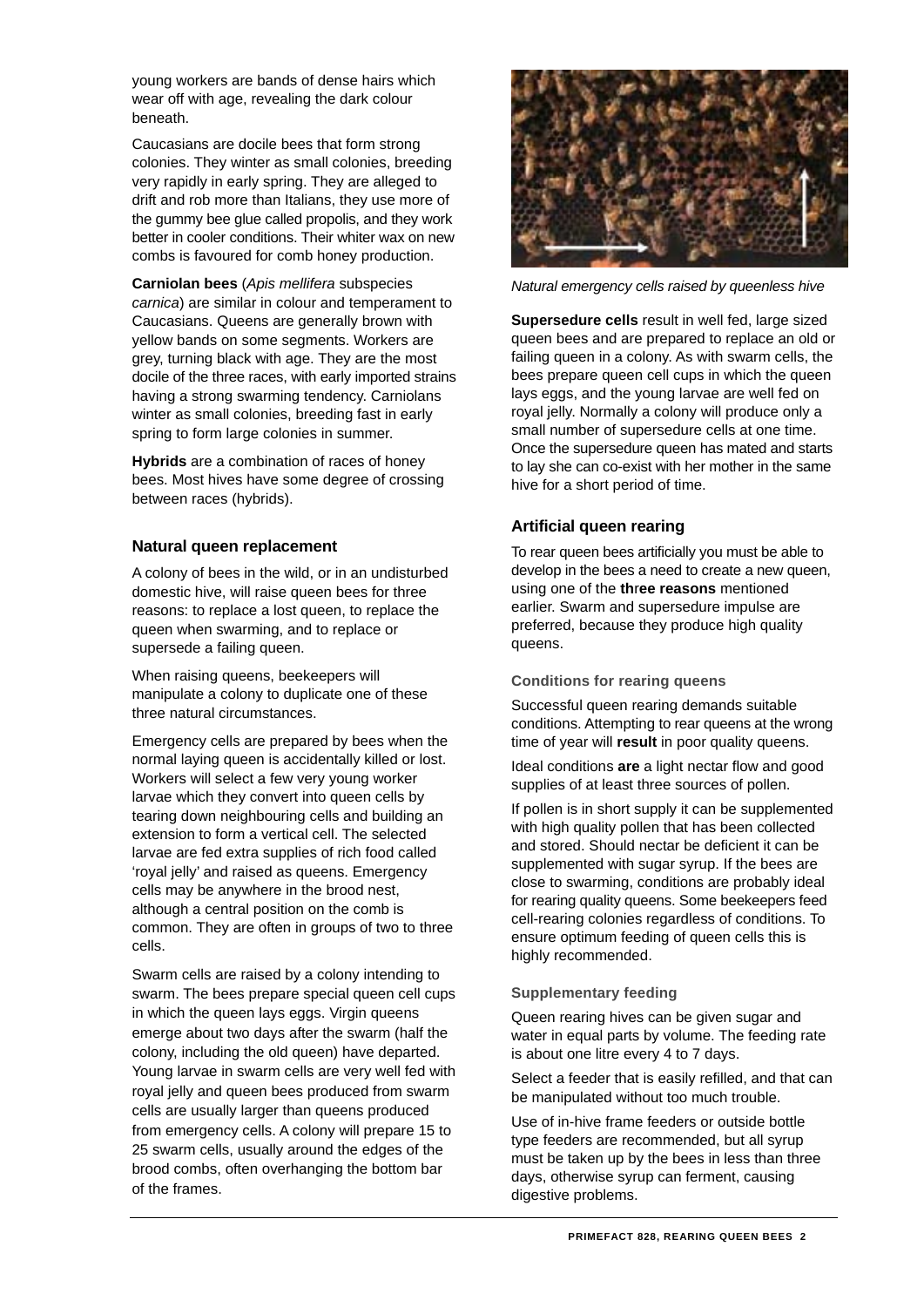

*Wooden frame sugar feeder* 



*Wooden block entrance sugar feeder* 

Pollen can be provided by placing a quantity of powdered pollen on a small sheet of tin or board directly over the area of the colony containing the queen cells. Provide more pollen as it is removed by the bees.

It is important that both purchased and selfcollected pollen is irradiated before feeding back to hives to eliminate the transfer of bee diseases.

# **Breeding stock**

Breeding stock is the mother stock used to produce production queens with desired traits. The primary aim of rearing queens is to improve production colonies. Breeding from unselected stock defeats this aim. Breeders can be selected from your own apiary or bought from reputable queen breeders.

Constant breeding with one line of bees with only one or two breeders each generation will result in inbreeding, which will eventually lower the performance of the queens. A closed breeding system should involve a minimum of 500 colonies, with as many breeder queens as possible. For

should be made on the basis of accurate records. Production is usually the primary selection criterion. swarming history, hygienic behaviour and colour commercial queen breeders, selection of breeders Other factors that are considered include brood rearing ability, disease resistance, docility, of the bees. Many of these factors are often reflected through the colonies' productivity.

The type of bees selected will depend largely on your own requirements. If you intend to buy breeder queens, make sure you make your requirements known to the queen breeder.

Buy unrelated queens for successive years. If a breeder queen is used two years running, there is a good chance that the second year's daughters will mate with drones from the first year's daughters, which constitutes direct inbreeding.

Importing of breeding stock from certain overseas Quarantine Station in Sydney. If you are interested should you import breeding stock without countries is allowed through the Eastern Creek contact AQIS at www.aqis.gov.au for current conditions and costs. Under no circumstances contacting AQIS as this could introduce diseases and parasites of bees not currently present in Australia.

# **Equipment for queen rearing**

Most systems of queen rearing use standard beekeeping equipment, but some specialised equipment is required.

Artificial queen cells are essential. The cell bars are made to fit in place of a frame in a colony, and the plastic or wax cells are attached to the bar with hot beeswax, twenty cells are usually attached to each bar.

bees. Two or three- deck colonies are used, they least two boxes full of bees. Queen excluders will Strong, disease and pest free active colonies of bees are essential for rearing good quality queen should have six to eight frames of brood and at also need to be fitted.

*A frame of fresh pollen from three plant sources* 

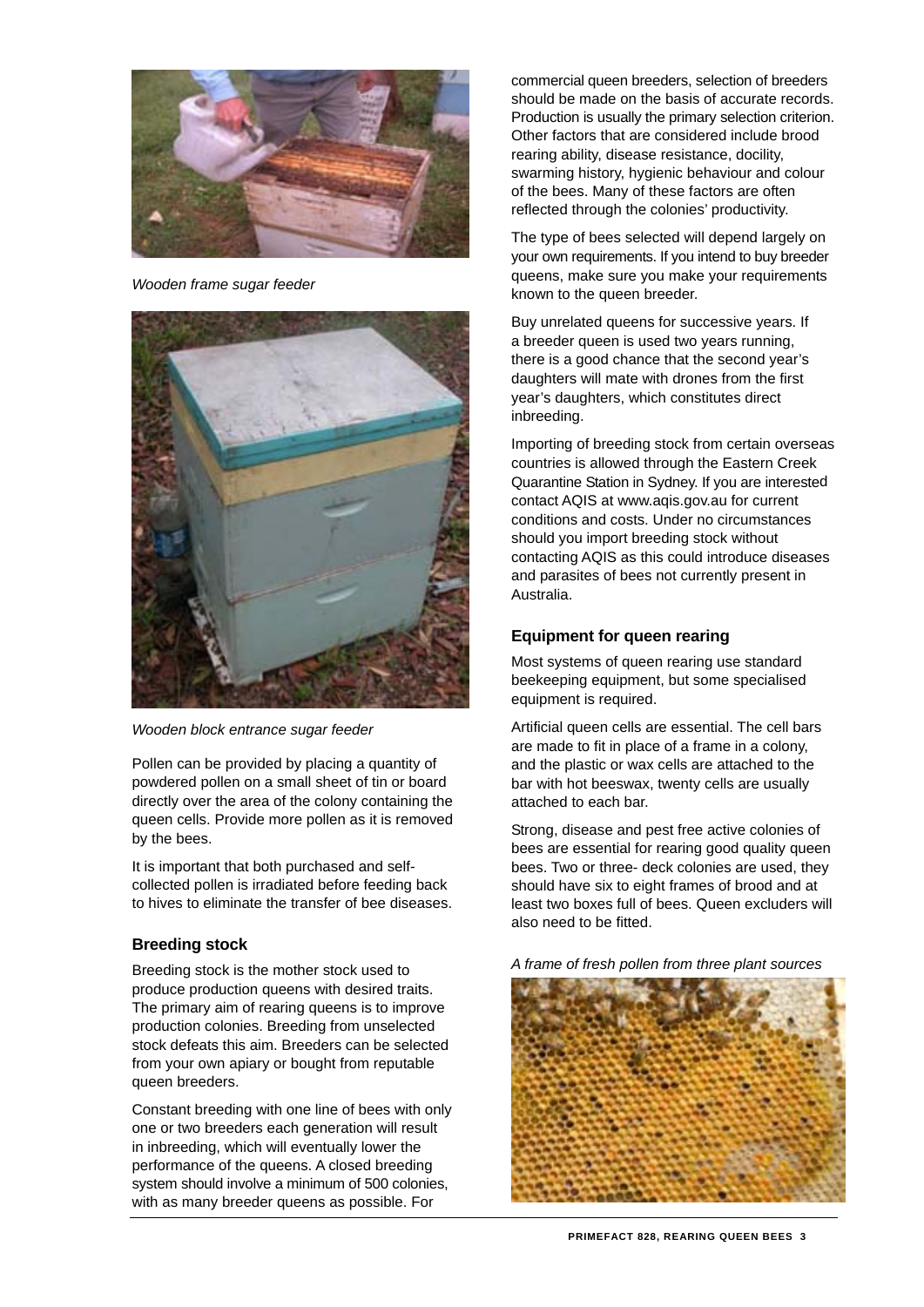

*Plastic queen cells, bars and holders* 

A number of three to five frame nucleus boxes will be needed for starting cells and mating queens. If using the 'Swathmore' method, you will need a three to five frame nucleus box with a fully vented or screened bottom with 25 mm to 50 mm riser between the box and bottom.

# **The queen rearing process**

Starting cells: Starter colonies must be prepared prior to a graft being placed into them. In the two starting systems discussed here, the colony is manipulated into accepting grafted larvae because they are 'queen-less' and as in nature they will attempt to replace their queen, under the emergency queen rearing impulse.

#### **1. Nucleus box**

Turn a strong double hive around to face the opposite direction.

Place a 4 frame nucleus box at the back of the hive with the nucleus entrance facing the direction the hive entrance used to face.

Find the queen in the double hive, put her to one side in the double hive, do not place the queen in the nucleus box.

#### *Nucleus box*



Into the nucleus box, in order place:

- a feeder filled with sugar syrup
- one frame of mainly pollen with some honey
- two frames of unsealed larvae and young bees from two other brood frames – shake the bees into the nucleus box
- pollen or protein supplement fed on top bars of frames if required.

Remove the pollen frame to provide room for shaking; *do not shake the queen into the nucleus*.

Replace the frames taken from the hive with frames of worker brood comb.

Leave for a minimum of 5 hours after making up the nucleus colony. Graft two bars of cells (maximum of 40 cells/nucleus) with larvae less than 36 hours old from a breeder queen and return the cells to the nucleus box.

The following day, check the success of the graft. One bar of started cells can be transferred to the double hive and it can be treated as a feeder hive by using the following method.

Move nucleus hive to one side, turn the double hive around to its original position.

Remove the three middle frames and one wall frame from the super.

Place the feeder from the nucleus against the wall of the super and refill; feed extra pollen or protein supplement on the top bars.

Place the remaining three frames from the nucleus into the super. Place the frame holding 20 cells in the middle of the super. Additional bars of started cells should be placed in other hives prepared as cell feeders, with a maximum of 20 cells per feeding colony. Make sure there is a queen excluder between the brood chamber and the super.

#### **2. Swathmore swarm box**

This method requires a three or four frame nucleus box with a gauze bottom, 25 mm to 50 mm risers and the entrance closer in the closed position.

Stock the 'Swathmore' box with one frame of honey and one frame of pollen.

Shake into the box, bees from four frames of unsealed brood from a strong colony, *making sure the queen is not shaken into the box.*

After shaking the bees into the box, make sure the entrance is closed, place the lid on the box and store the box in a cool dark place for 4 to 5 hours, then graft up to 40 queen cells and place the cell bars in a frame.

A firm bump onto the ground before opening the box will dislodge the bees and make it easier to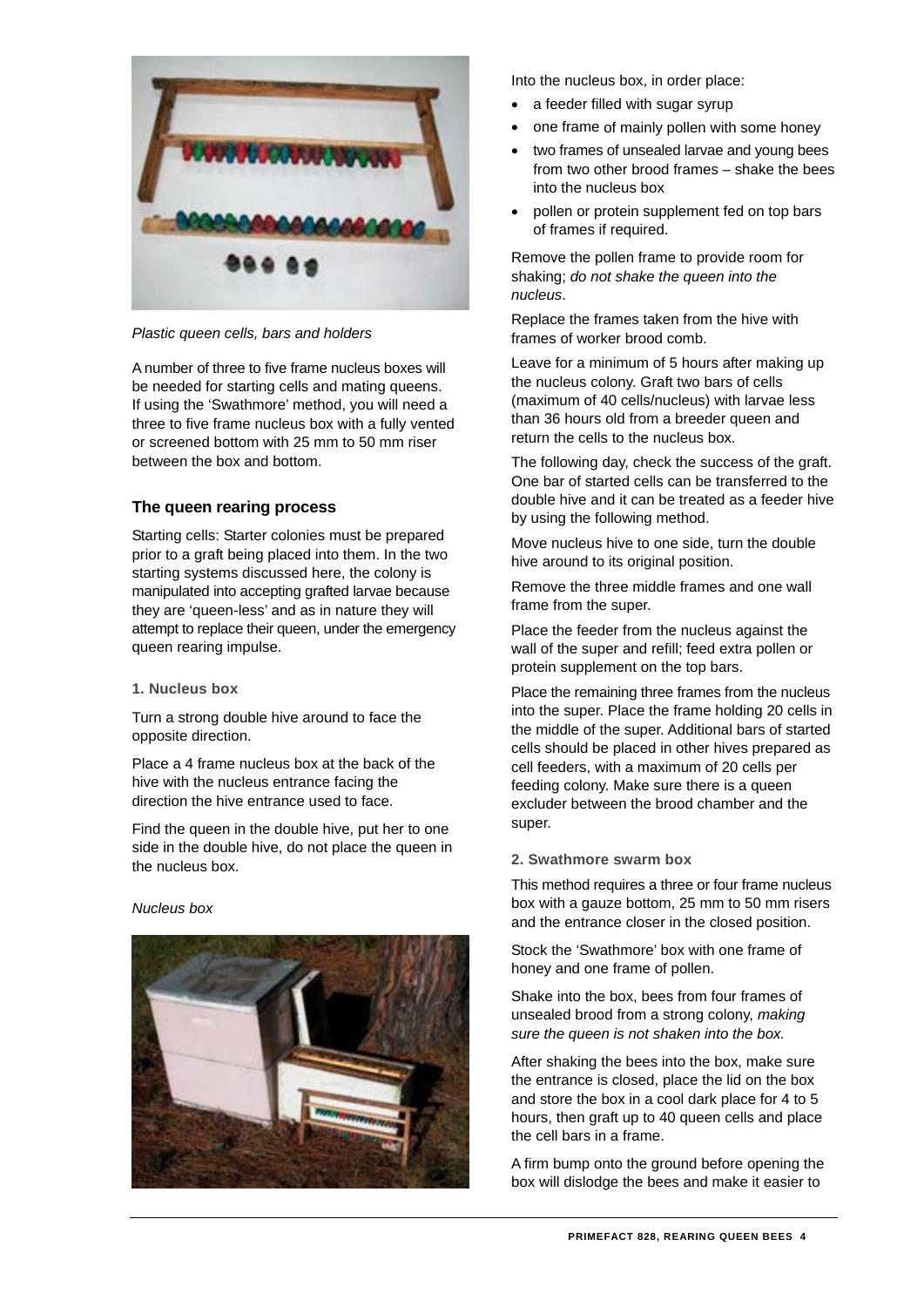

*Swathmore swarm box* 

place the frame containing the grafted cells between the frames of honey and pollen. A few bees may escape.

Place the box in a cool dark place overnight.

The following morning or 16 to 20 hours after the cells were grafted, check the cells by smoking under the lid and removing the frame holding the cell bars. Do not bump the box at this stage.

The started queen cells are then distributed to cell feeding colonies, no more than 20 queen cells per feeder colony.

The bees in the Swathmore swarm box can be returned to the original colony or to a cell feeding colony.

# **Cell feeding colonies**

Once queen cells have been started in the Swathmore or nucleus box, a queen right cell feeding or cell building hive is used to rear the queen cells to mature cell stage utilising the supersedure behaviour of the colony. Any strong colony will rear started queen cells. Ensure the queen doesn't have access to the queen cells.

Hives suitable for feeder or cell builders are:

- 6–8 frames of brood
- disease free
- queen is 6–12 months old
- excluder between brood box and super
- well maintained
- strong with good tempered bees covering frames in both boxes.
- Strong double hives full of bees of all ages and with an abundant supply of fresh pollen and nectar – a double hive is required for each cell feeding colony.

**Preparing cell feeding colonies** 

The cell feeding colony is made up the day before it is required.

The queen is found and confined to the brood chamber with a queen excluder.

Two frames of unsealed larvae 3–5 days of age are placed in the centre of the super above the excluder. A space is left between the frames to make room for the frame holding the bar of grafted queen cells.

On the day after grafting, a cell bar frame containing one bar of the started queen cells from the colony the cells were started in is placed between the frames of brood in the super. No more that 20 queen cells should be placed in each feeder colony to ensure that each cell will be well fed.

The bar of cells is removed from the feeder colony 10 days after the cells were grafted and distributed with one queen cell per mating nucleus. Queens will emerge from the cells 1 to 2 days after being placed in the mating nucleus.

Once a cell feeder colony is prepared, a batch of cells can be produced without any further colony management. If successive batches of cells are to be introduced, they can be added after the first batch of 20 cells are sealed, i.e. 5 days after grafting the first batch of cells.



*Ideal aged larvae to graft* 

Cell feeding colonies in continuous use should be manipulated every 7 days. The queen and older brood are left below the excluder. Frames containing unsealed larvae 3–5 days of age are moved above the excluder near the queen cells to attract young nurse bees of a suitable age (5 to 15 days old) to feed the queen cells. If required, support hives may need to be maintained in the same or a different apiary to provide frames of bees, brood, pollen and honey to the cell feeder colonies.

Brood moved above the excluder should be inspected 2 days after being moved and any selfraised queen cells destroyed.

Numbering the lid of the cell builder and using it as a record of the cells that are raised in allows you to keep track if more than one batch of cells are being reared at the one time.

When checking your graft and transferring to your cell builder, mark the cell bar with the number of the cell builder on the back of the bar in front of the graft date (e.g. 5–10/10).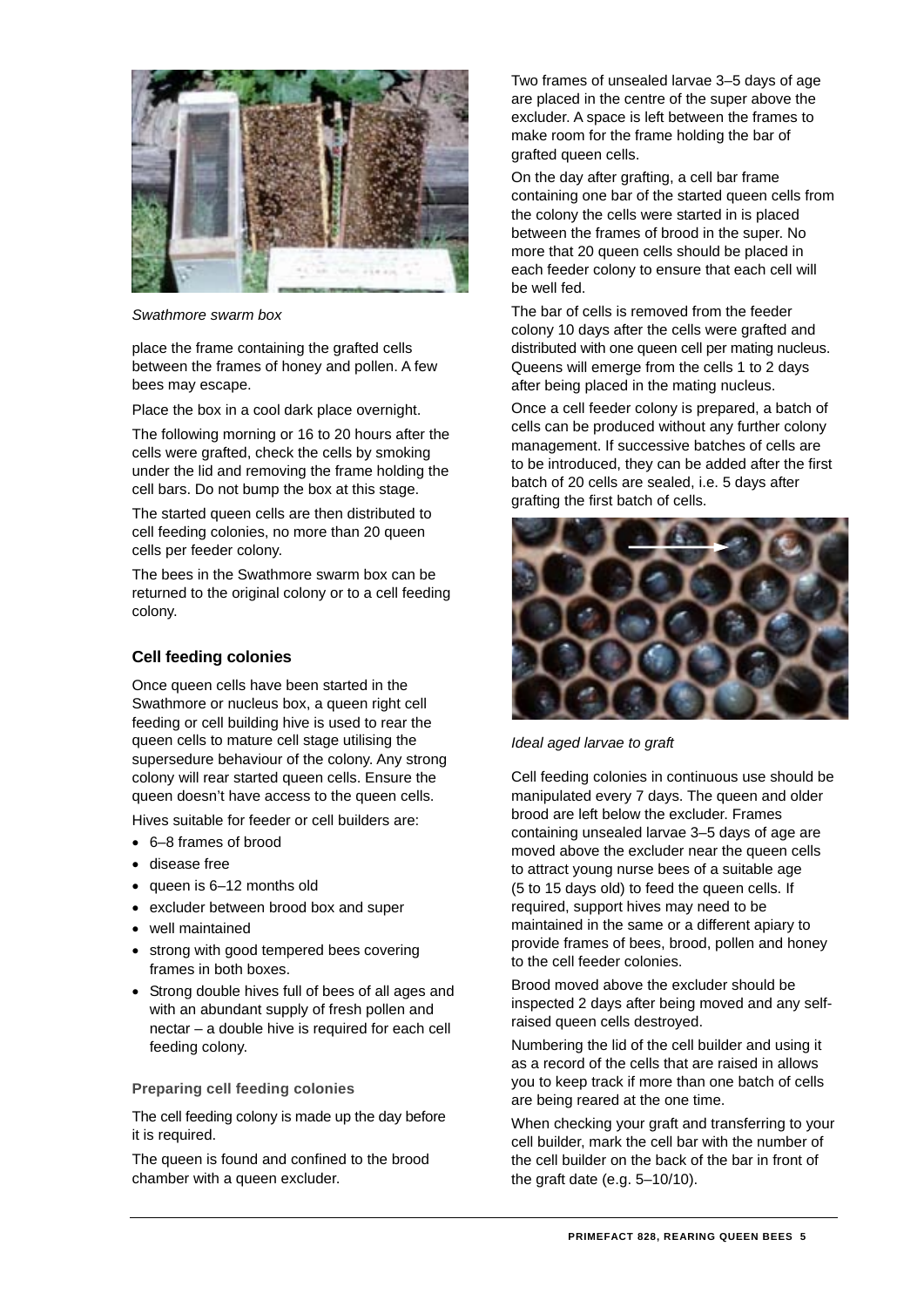

*Removing ripe cells from cell builder* 

# **Grafting**

Transferring of worker larvae at 12–36 hours old, by the use of a grafting tool into plastic cell cups is called grafting. A number of grafting tools can be used and include:

- a) carved duck or goose feather
- b) metal grafting needle
- c) 00 point brush
- d) Chinese grafting tool
- e) Finely carved matchstick.



*Examples of grafting tools* 

Grafting out of dark combs assists in seeing the very small larvae, as will the use of a cool light or magnifying lamp (e.g. x10 magnifying lamp as used by craft people). The use of a room out of direct sunlight will ensure that larvae don't dry out and improve success rates.

The age of grafted larvae plays a major part in the quality of the resulting queens. The younger the larvae the better the queens. Select the smallest larvae possible, preferably larvae just hatched from the egg. A larva 0 to 24 hours old is the same length as an egg. Grafting of eggs themselves is extremely difficult and is not recommended.

Introducing plastic queen cell cups into strong colonies about one day before grafting allows the bees to clean, polish and warm the cells.

### **Grafting method**

Place the frame containing the larva onto a support board at an angle of about 30 degrees, with a cool light shining into the cells so each larva can be clearly seen.

Place the nib or needle of the grafting tool under the royal jelly under the middle of the larva.

Scoop up some royal jelly with the larva on top of the jelly.

Then place the tip of the nib in the centre of the bottom of the queen cell cup, and roll the nib away from the larva so it is left lying in the middle of the base of the cell cup.

If you experience problems seeing the larva, shave the cell walls down close to the foundation with a sharp knife, then remove the larva.

If you think you have damaged a larva while transferring it, try again with a new larva.

It is important for larval survival that each larva is placed in the middle of the bottom of the cell cup.

Move your hand along the cells as you graft into them to keep your place on the bar.

Quickly check your bar when you have finished grafting, then regraft any you think are damaged or too big.

Some beekeepers prime cell cups with a small drop of royal jelly diluted with an equal volume of tepid water, but this should be unnecessary if royal jelly has been removed and transferred with the graft. Double grafting, which is regrafting into one day old started cells after removing the larvae, is worth considering for production of breeding stock only. Research has shown there is no benefit obtained from double grafting larvae.

*An egg on the tip of a match; the next two smallest larvae are the ideal age for grafting* 

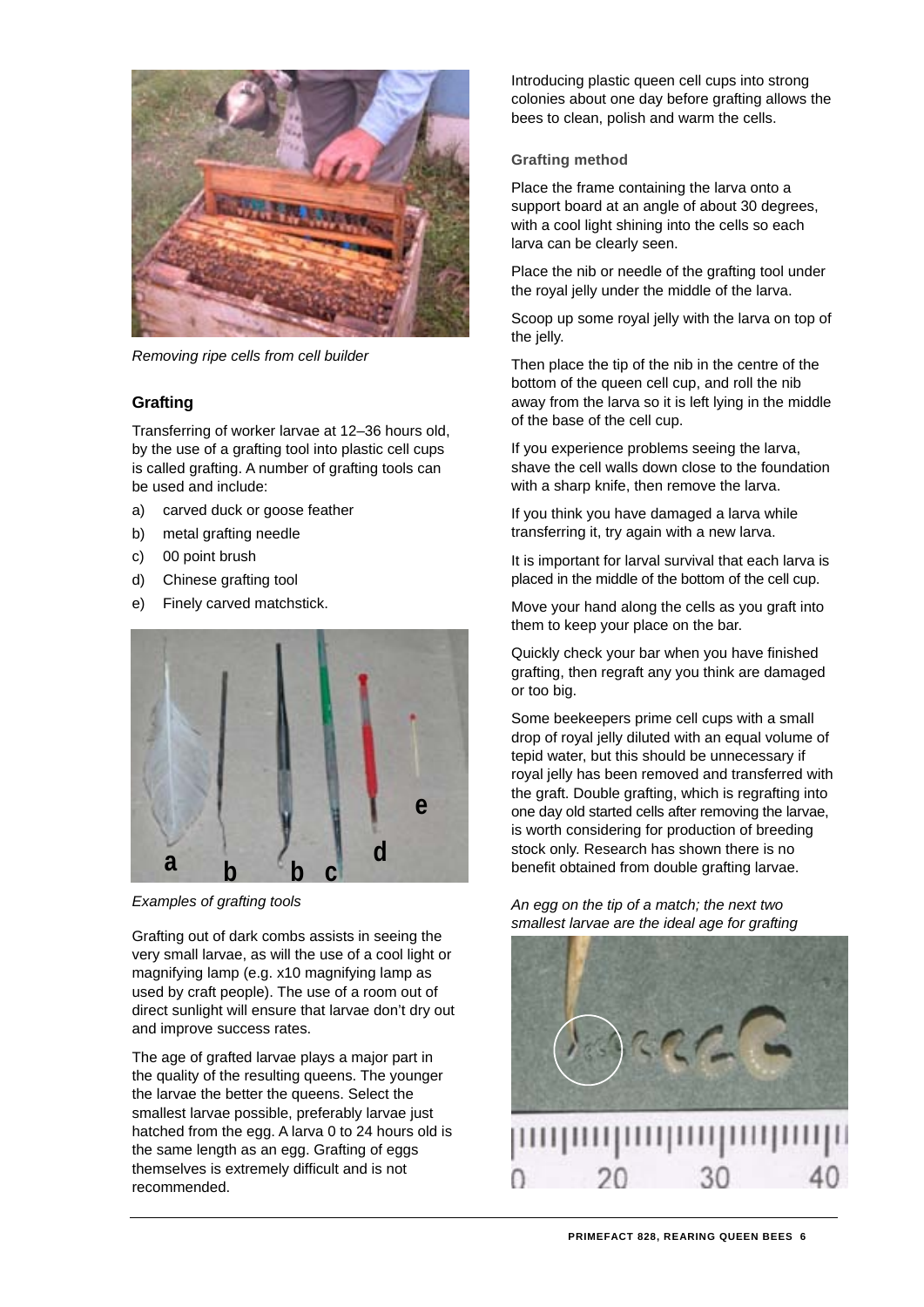

*Placing grafted cells into a starter hive* 



*A magnifying lamp to help grafting* 



*Grafting using a Chinese grafting tool* 

When grafting more than one bar, wrap the grafted bars in a moist towel to prevent dehydration until ready to place bars into holders and into starters.

Note: Grafting of the ideal size larvae is a skill that some people have trouble mastering. The use of commercially available queen raising kits may help where grafting is not required, especially if you have poor eyesight. EZI queen and Jenter are two systems available at beekeeping supply agents.

The use of a non-grafting kit requires the beekeeper to follow the rest of the processes but the grafting process is not required.

# **Checking graft**

The morning after grafting (around 16–20 hours), remove cell bars and check the number of cells that have been accepted. Accepted cells have larvae in a pool of royal jelly and a wax extension on the rim of the cell cup.

Next place the bar of 20 cells or less into the feeder hives. Accepted cells may be moved from one bar to another to make up 20 cells.



*Checking a graft the next day* 

# **Transporting queen cells**

Queen cells are delicate, and you must take care when handling them. Mishandled cells can result in dead or deformed queens. The safest time to move queen cells for distribution to colonies for hatching and mating is on the tenth day after grafting.

Always keep sealed queen cells in the vertical position, as they hang in the hive. If they are inverted, the delicate wing buds may be damaged.

The safest way to transport cells is in a nucleus box with honey, pollen and bees. Make sure no queen is present, or your queen cells may be destroyed.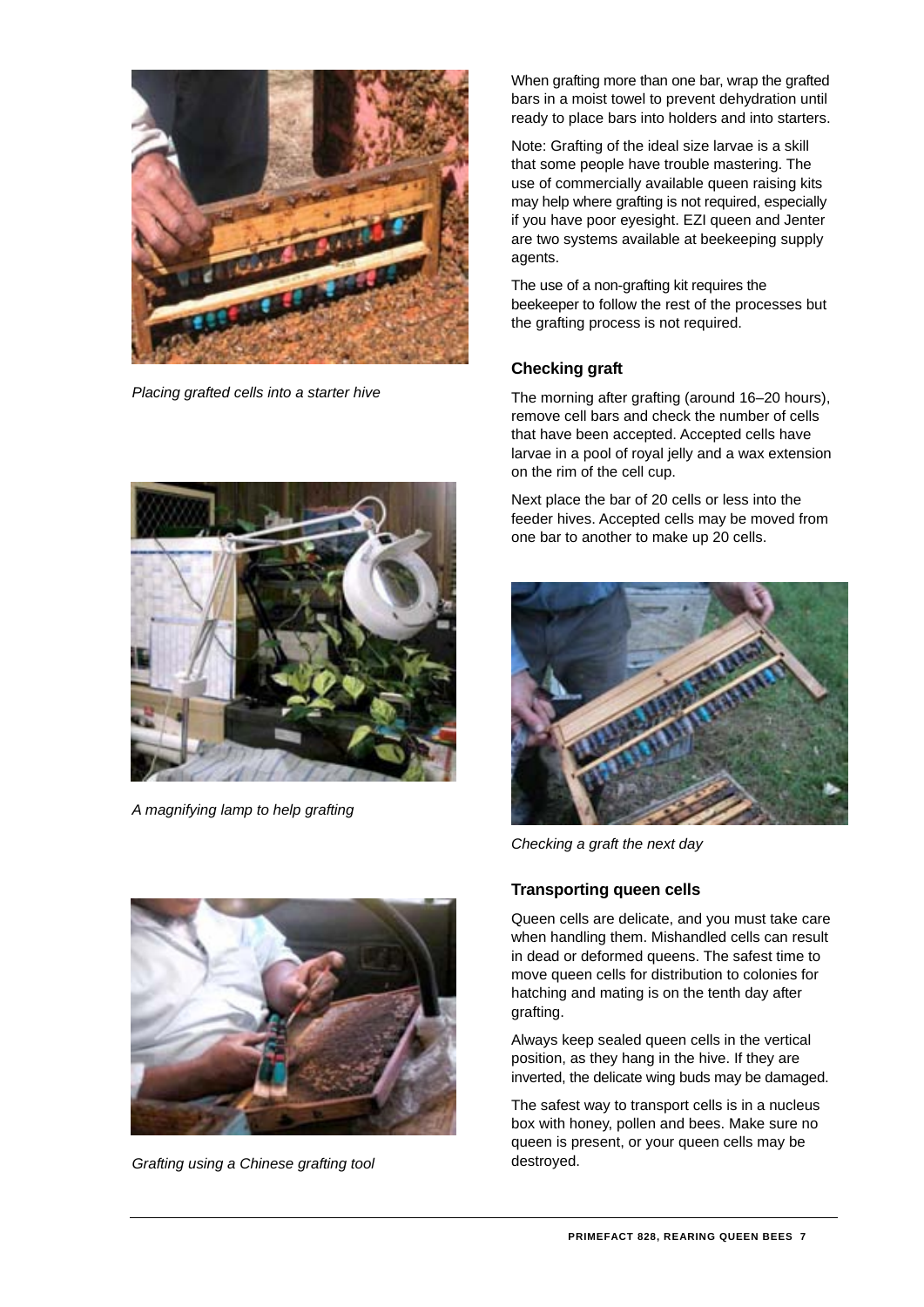Portable incubators or insulated boxes have also been developed for transporting queen cells for long distances without live bees as escorts. The cells should be packed in warm sawdust, foam rubber or other protective packing to avoid damage from vibrations.

# **Mating queens**

If young virgin queen bees are allowed to emerge together they will attack each other and destroy unhatched queen cells. To prevent this occurring, introduce queen cells on the tenth day after grafting (i.e. 1–2 days prior to emerging) into individual queenless colonies.



*6-way ideal depth mini mating nucleus (note the queen cells placed between frames)* 



*A standard 10-frame hive split into 2 x 4-frame nucleus colonies (note the plastic sugar feeders)* 

A small colony called a nucleus is normally used for mating queens but queen cells can be placed directly into productive queenless colonies. A wide range of designs of mating nuclei are in use. Some are specially designed for queen rearing and are based on half length and shallow depth frame sizes. For small beekeepers, standard fulldepth three or four frame nuclei are suitable for mating virgin queens. Many commercial beekeepers make up nuclei in standard material above a nucleus or split board. This facilitates the introduction of a new queen and causes less disturbance to the production hive. Beekeepers also kill old queens in weak or declining hives or use a standard single box with two or three frames of brood with bees and two frames of sealed honey and pollen, making up the balance with dry comb or foundation. This works well if hives are spread out to allow queens to orientate when mating. All nuclei and standard equipment should have ventilation in the lid or bottom board to allow units to be locked in while being made up and for easy transport to another site a minimum of 2 km from the original hives.

Ten-day-old mature cells are placed between two combs in the brood area, taking care not to squash the cells or place them out of the vertical position. The virgin queen will emerge on the eleventh or twelfth day after grafting, and will mate ten days later. Provided the weather has been fine the young queens will start laying about twelve days after emerging from the cell.

Virgin queens mate with up to 20 drones. To ensure highly productive, long-lived queens there must be sufficient mature age drones available when virgins are ready to mate. Drone brood takes 24 days to hatch and drones mature at 16 days of age and after 28 days decline in fertility to die at around 55 to 60 days old.

Drone mother hives should be placed one to two kilometres from the queen mating apiary to provide drones for mating with the virgin queens. Drones should be unrelated to the virgin queens. Drone mother colonies should receive as much attention as a cell feeder hive. For every queen mating nuclei colony, you will require 10 drone mother colonies. Drone mother colonies must have drones hatching when starting to graft queen cells. A full frame of drone brood will produce around 700 mature drones.

The layout of the apiary for mating queens is very important. A site protected from wind, with good landmarks such as small shrubs, aids mating; spreading out the nuclei and ensuring entrances are on different sides of a hive unit improves mating success. Painting hives different colours and painting shapes on the sides of nuclei also aids queen bees in returning to the correct hive after mating flights.

# **Caging and introducing queens**

Old queens must be found and removed before new queens are introduced.

Nuclei with young laying queens can be built up into productive colonies, or the queen can be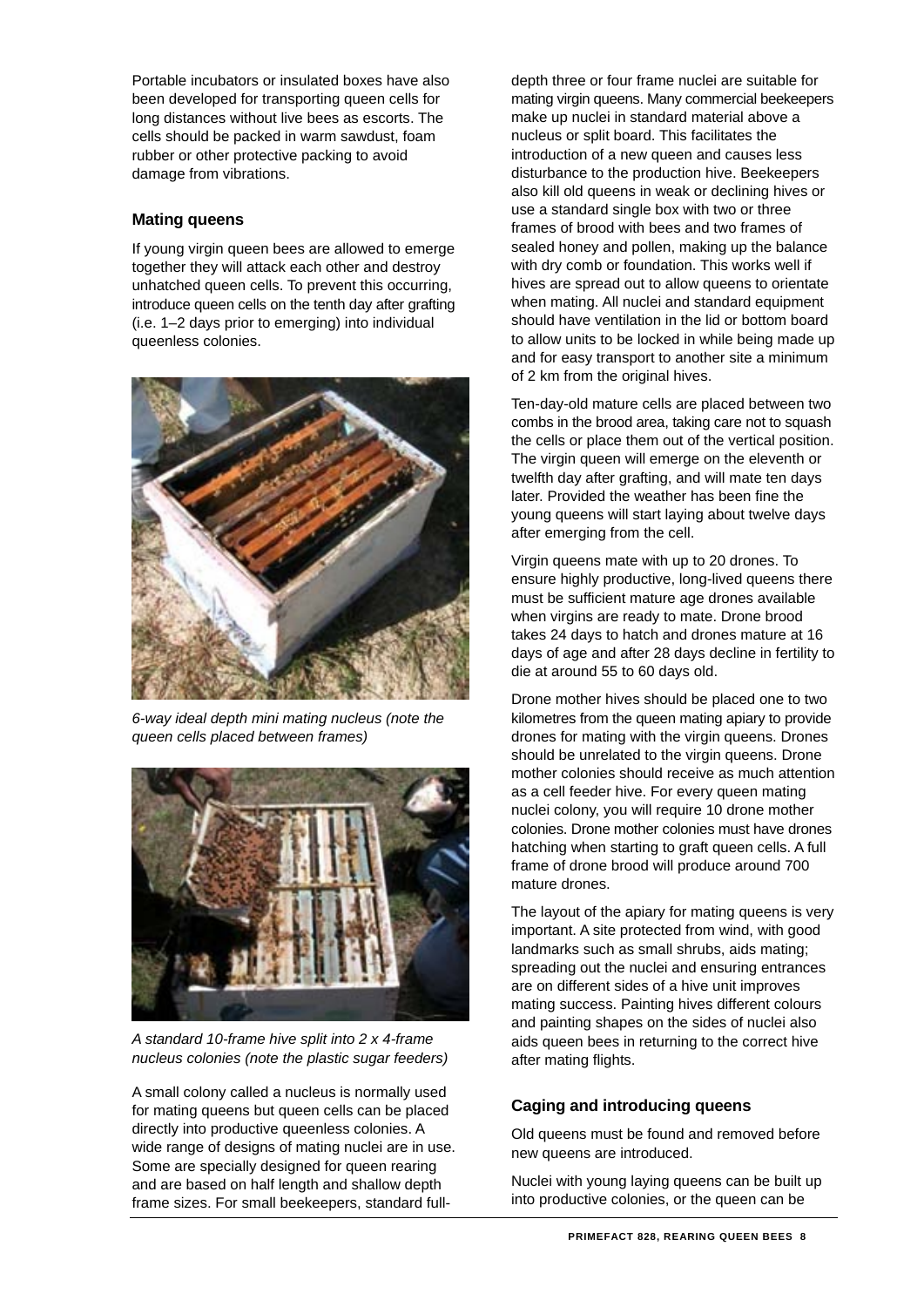

*A well protected, spaced out mating apiary* 



*JZBZ's cages with banking bar and mailing box* 

**Banking** 

# removed and replaced with a new ripe queen cell. Alternatively, the nucleus can be united to a hive to be re-queened. Current research indicates that queens that are caught 28 days after emerging from the cell and caged for mating are less likely to be superseded than younger queens when introduced into a new colony.

New queens can be introduced into a colony using mailing cages, Miller cages or by papering on a nucleus hive.

**Mailing cages** which are timber or plastic and used to mail queens from the queen supplier can be used to introduce the queen once she arrives. Hive bees eat through the candy and release the queen in 24–48 hours.

**Miller** cages are made of wire gauze and timber construction with a small entrance which is filled with queen candy. They are reusable and fit easily between frames.

**Papering on** a nucleus hive is done by killing the old queen in the brood box and then shaking all the bees out of the second box, placing two sheets of newspaper between the two boxes, and then adding contents of the nucleus colony, making up the balance with frames from the old hive. A variation of this used by commercial beekeepers is to paper a single box with a young queen on top of the old hive and allow the bees to unite; 90% of the time the young queen survives and the old queen is killed.

# *A range of mailing and introducing cages*



Banking of mated queens allows the beekeeper to store queen bees until required. Reasons for banking queen bees include wet weather, saving queens for a large order, and allowing the introduction of queens over a period of weeks. Queens can be successfully banked for up to 21 days with minimal losses and damage to the stored queens. Queens can be banked using either:

- the mailing cages they arrive in, or
- wooden bars with ten compartments.



*Five wooden bank bars holding 10 queens each* 

Queen bees are banked in individual cages without escort bees in queen-right hives above an excluder or in queen-less hives. Hives used for banking queens should be strong, disease free and be fed pollen and sugar syrup, and have frames of sealed brood added on a regular basis to maintain large numbers of young bees in the colony.

**Banking of queens is a useful management practice but not without risks. Advice from your queen and equipment suppliers should be sought before banking queens.**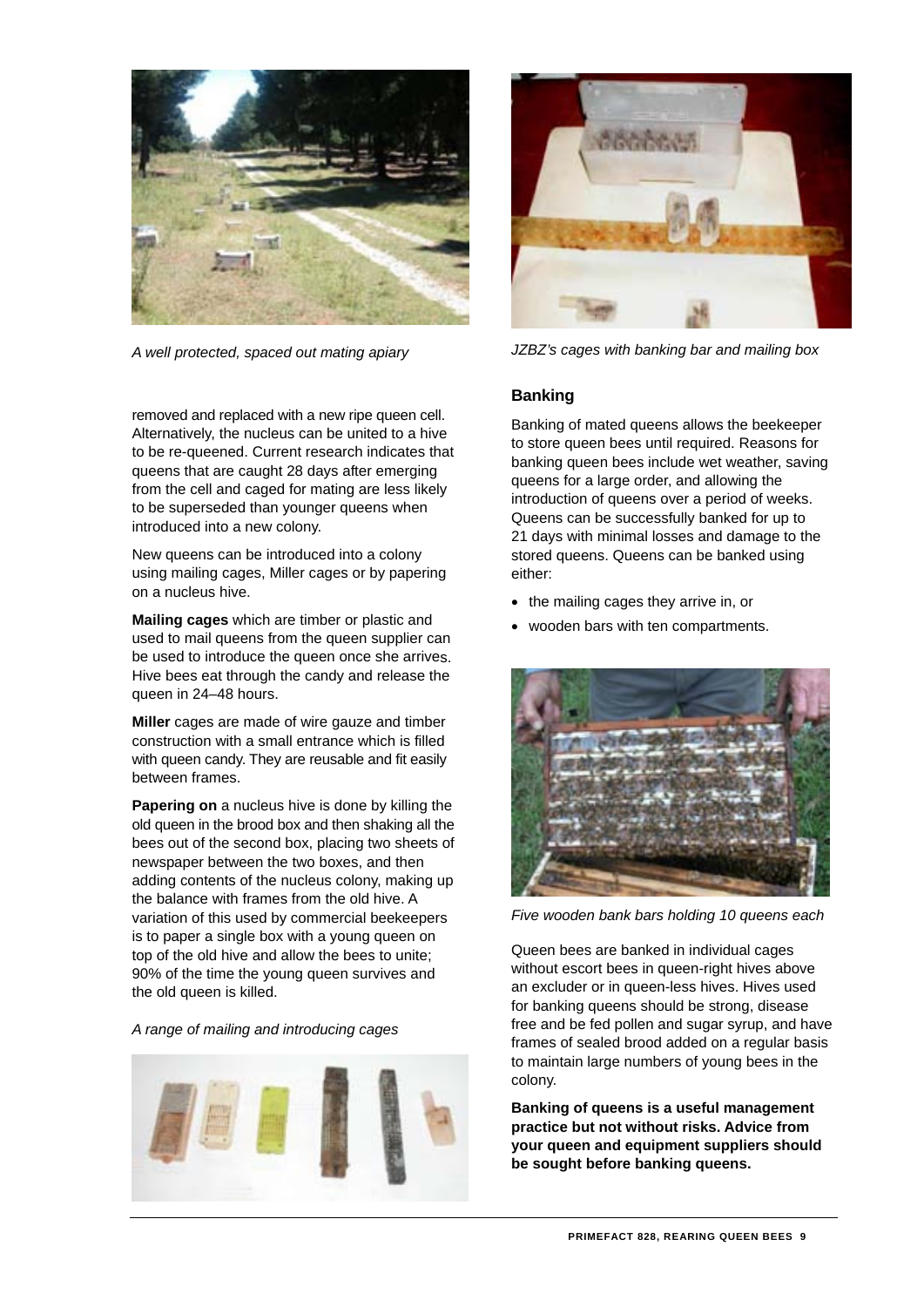

*JZBZ banking bar with cages* 

# **Records**

Timing is very important for efficient queen bee rearing. Cells must be distributed ten days after grafting or they will hatch and the young queens will destroy each other. In addition, you need to keep track of where the cells are. For evaluation purposes you will also want to know from which breeder each queen originates. Your record system will have to fit your needs and may be as simple as an entry in a diary. Information you could consider includes:

- grafting date
- distribution date
- date the queens emerged
- number of cells started by bees
- mother queen (breeder)
- feeder hives location
- distribution of laying queens
- mating apiary site numbers
- date the queen bees were caught.

There are two alternatives for record keeping.

The first is to keep your information with the cells by writing on the hive, cell bar and nucleus colony. A simple code can be constructed using letters to denote the breeder and numbers to identify the date of grafting. On a bar of cells, D 4/10 would mean cells grafted on the fourth of October from the breeder coded D. On a nucleus colony it would mean a hatching date of 15/10 and the queens may be laying ten days later on 25/10 or soon after. The same code can be extended to re-queening using 'I' for Italian queens and 'C' for Caucasian so the brood box marked with 'I/D 10/07' has an Italian queen grafted from breeder D and introduced in October of 2007.

The second alternative is to use a card or record book to record your information. A typical book could be set out as follows.

| <b>Graft Date</b> | <b>Breeder</b> | No. of<br>Cells | Feeder            | D'bution<br>Date | D'bution<br>Location |
|-------------------|----------------|-----------------|-------------------|------------------|----------------------|
| 10/8/07           | Italian-D      | 65              | $19 + 3 + 24 + 6$ | 20/8/07          | Yard-4               |
|                   |                |                 |                   |                  |                      |
|                   |                |                 |                   |                  |                      |
|                   |                |                 |                   |                  |                      |
|                   |                |                 |                   |                  |                      |

More detailed records may be needed for evaluation of queen performance. Information on the production, brood rearing, docility and swarming of colonies headed by queens being evaluated will have to be recorded. A card for each colony can be used to record this information in a simple manner. Queens being evaluated should be marked or identified to allow accurate recording and determination of age and so on. You can glue numbered discs to the queen's thorax or mark it with a paint pen. An international colour code is used to identify queen bees produced in a particular year. The colour code can be extended with coloured pins or paint to record data on the outside of the hive.

Queens can also be marked by clipping the tip off one or both of the forewings.

| Year ending in | Colour        |  |  |  |
|----------------|---------------|--|--|--|
| 1 or 6         | White or grey |  |  |  |
| 2 or 7         | Yellow        |  |  |  |
| 3 or 8         | Red           |  |  |  |
| 4 or 9         | Green         |  |  |  |
| 5 or 0         | Blue          |  |  |  |

*International colour code for marking queen bees* 

# **What Next?**

Now that you have read this Primefact and you have gathered up all the equipment you need and feel you have the knowledge to rear queen bees – *have a go*!

Practice grafting and making up cell-building hives, starters and nucleus hives. It also helps to work with and gain knowledge from other beekeepers and queen breeders in your district.

Contact NSW Beekeeping Association, your local beekeeping group, or the Australian Queen Bee Breeding Association for queen breeder contacts in NSW. They can direct you to beekeepers in your area who may help to further your skills in the basics of queen rearing.